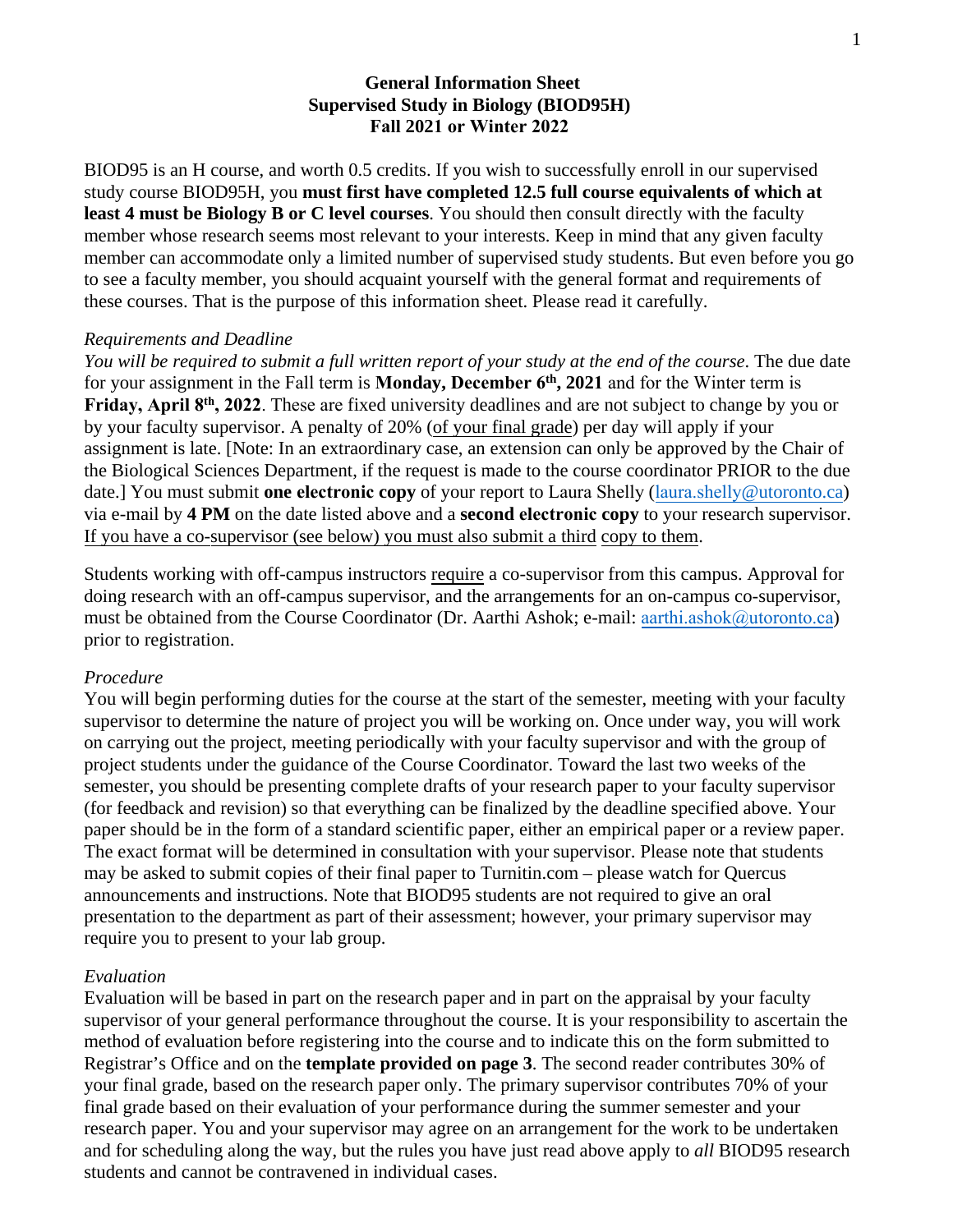# **Department of Biological Sciences Supervised Study in Biology Permission Form** (**BIOD95H) Fall 2021 or Winter 2022**

Students wishing to enroll in the supervised study in Biology course, BIOD95H, must read and follow these instructions carefully. In addition, please note the prerequisites for BIOD95H.

- 1) Read the General Information Sheet (page 1 of this document).
- 2) Forward an electronic copy of your academic history from ACORN and meet with your potential faculty supervisor virtually to discuss the proposed research you would do and the method of assessment of your performance. If your proposed supervisor is not a member of the UTSC faculty you must also find a co-supervisor in that discipline at UTSC. Approval for doing research with an off-campus supervisor and the co-supervisor must be given by the Course Coordinator (Dr. Ashok) prior to enrollment.
- 3) Fill in the Supervised Study Permission form (this form) and [Registrar's Supervised Study form](https://www.utsc.utoronto.ca/biosci/sites/utsc.utoronto.ca.biosci/files/u26/Supervised%20Study%20Form_0.pdf) with your supervisor. Get your supervisor to digitally initial your academic history. Arrange for co-supervision if necessary (see point 2 above for clarification).
- 4) Send the completed forms listed above and initialed academic history to Laura Shelly once you have obtained the necessary approval. E-mail:  $laura.shelly@utoronto.ca$  $laura.shelly@utoronto.ca$

After all forms have been completed, signed and sent to Laura, your course status on ACORN will change from interim (INT) to approved (APP).

| <b>Student Name:</b><br><u> 1990 - Johann Barbara, martin a</u>                                                                                  | Student #:                                                                                                       |
|--------------------------------------------------------------------------------------------------------------------------------------------------|------------------------------------------------------------------------------------------------------------------|
|                                                                                                                                                  | Telephone #: $\qquad \qquad$                                                                                     |
|                                                                                                                                                  | E-mail:<br><u> 1980 - Jan Barbara, margaret eta idazlea (h. 1980).</u>                                           |
|                                                                                                                                                  | Date:                                                                                                            |
| your supervisor (and Co-supervisor in the case of an off-campus project).                                                                        | *Please append a student copy of your transcript (from Acorn). Each page of your transcript must be initialed by |
| <b>Supervisor Name:</b><br><u> 1989 - Johann Harry Barn, mars ar breist fan de Fryske kommunent fan de Fryske kommunent fan de Fryske kommun</u> |                                                                                                                  |
|                                                                                                                                                  |                                                                                                                  |
| (if applicable, see above)                                                                                                                       |                                                                                                                  |
| Co-Supervisor Signature<br>(if applicable, see above)                                                                                            |                                                                                                                  |
| Signature of Course Coordinator<br>(if applicable, see above)                                                                                    |                                                                                                                  |